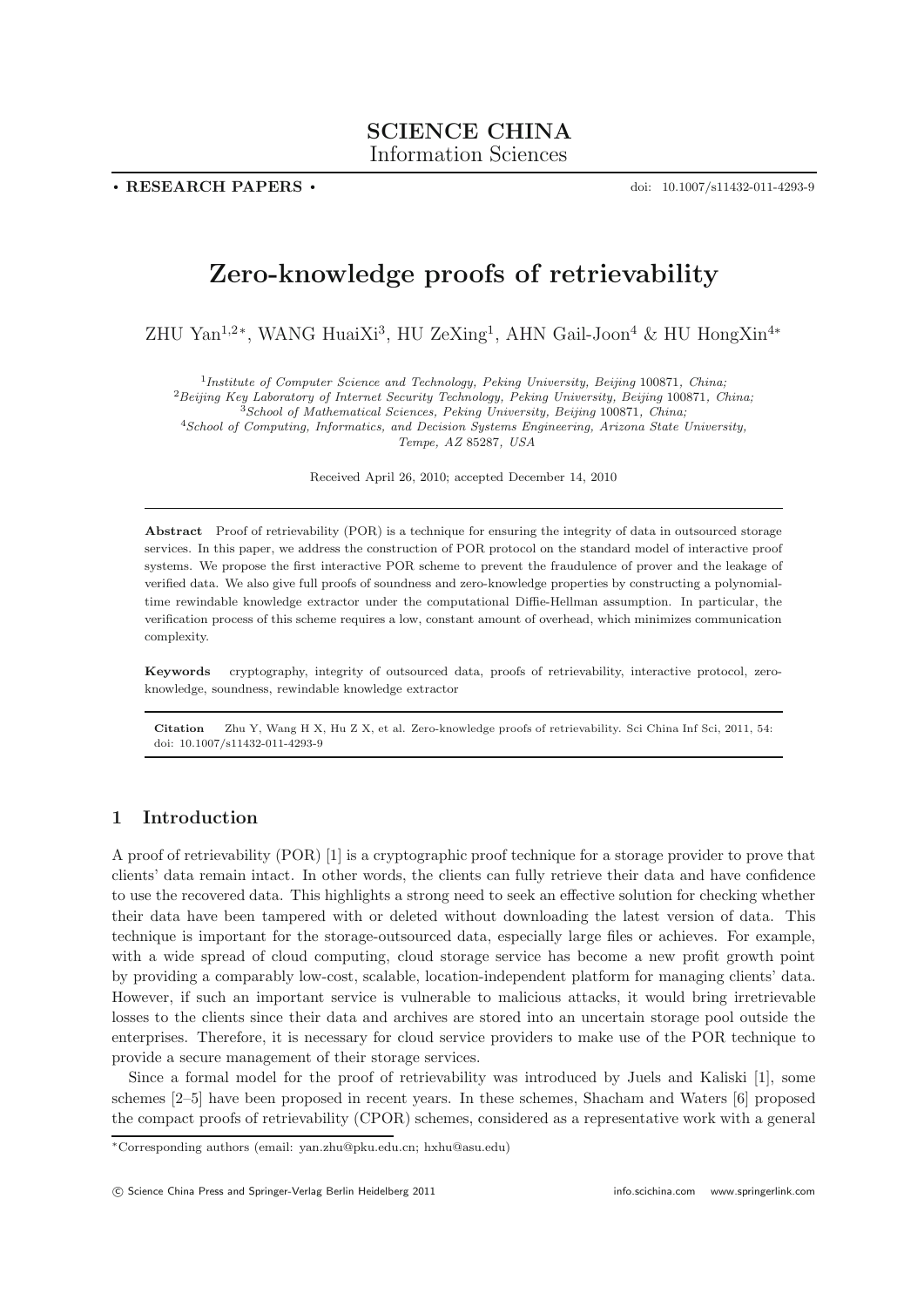framework and diverse characters: 1) a file is split into blocks and each block corresponds to a signature tag; 2) a verifier can verify the integrity of file in a random sampling approach, which is of utmost importance for large or huge files; and 3) a homomorphic property is used to aggregate the tags into a constant size response, which minimizes network communication.

Although various adversary models have been proposed to prove the security of POR schemes, these existing schemes do not follow the standard model of interactive proof systems (IPS) [7] so that the security of verification process, especially the soundness of verification, cannot be guaranteed. This means that a prover could deceive a verifier for the forged data through the verification protocol. More importantly, the data confidentiality of outsourced storage cannot be ensured by the public verification processes, in which the verifier can easily gain all verified data by analyzing the responses of public challenges. Hence, it is necessary to construct an efficient POR scheme on standard model of interactive proof systems so as to prevent the prover fraud and protect the data privacy.

**Related works.** To check the availability and integrity of the storage-outsourced data, Juels and Kaliski [1] first presented a proof of retrievability (POR) scheme which largely relies on preprocessing steps the client conducts before sending a file to the server: "sentinel" blocks are randomly inserted to detect corruption; the file is encrypted to hide these sentinels; and error-correcting codes are used to recover data from corruption. Unfortunately, this scheme can only handle a limited number of queries, which have to fix a priori and can only be applied to encrypted files.

Similar to POR, Ateniese et al. [2] proposed a PDP model for ensuring possession of files on untrusted storages and provided a RSA-based scheme for the static case where it achieves  $O(1)$  communication costs. They also proposed a publicly verifiable version, which allows anyone, not just the owner, to challenge the server for data possession. This property greatly extends application areas of PDP protocol due to the separation of data owners and users. However, similar to replay attacks, these schemes are insecure in a dynamic scenario because of the dependence on the index of blocks. To solve this problem, Chris Erway et al. [8] introduced two Dynamic PDP schemes with a Hash function tree to realize  $O(\log n)$ communication and computational costs for a file consisting of n blocks.

Based on the works of Juels et al. [1] and Ateniese et al. [2], Shacham and Waters [6] proposed a general model based on a data fragmentation idea, called Compact POR (CPOR), which uses homomorphic property to aggregate a proof into  $O(1)$  authenticator value and  $O(t)$  computation costs for t challenge blocks. In fact, this model, considered to be a general representative for existing schemes, is readily converted to MAC-based, ECC or RSA schemes, which are built from BLS signature [9] and random oracle model, and have the shortest query and response with public verifiability. However, this model was not constructed on interactive proof systems and an adversary can make use of the public verification protocol to gain the storage-outsourced data.

Furthermore, some other POR schemes and models, such as [4, 5, 10], have been recently proposed. Dodis et al. [4] discussed several variants of this problem (such as bounded-use vs. unbounded-use, knowledge soundness vs. information-soundness), and gave nearly optimal POR schemes for each of these variants. Wang et al. [5] presented a dynamic scheme with  $O(\log n)$  costs by integrating above CPOR scheme and Merkle Hash Tree (MHT) in DPDP. Bowers et al. [10] proposed a theoretical framework for the design of POR based on Juels-Kaliski and Shacham-Waters works, which supports a fully Byzantine adversary model on the adversarial noisy channel assumption and the error-correction coding methods.

**Contributions.** In this paper, we focus on the construction of POR protocol to prevent the fraudulence of prover and the leakage of verified data. We introduce the first formal definition of interactive proofs of retrievability (IPOR) on the standard model of interactive proof systems. In terms of this definition, we provide a practical zero-knowledge POR (ZK-POR) solution to prevent data leakage in the public verification process. We also prove the soundness and zero-knowledge propertis of this scheme by constructing a polynomial-time knowledge *Extractor*, having rewindable black-box access to the prover, under the computational Diffie-Hellman (CDH) assumption. The performance analysis shows that our commitment/challenge/response protocol transmits a small, constant amount of data, which minimize network communication. Thus, our scheme supports a public remote checking for the large-size private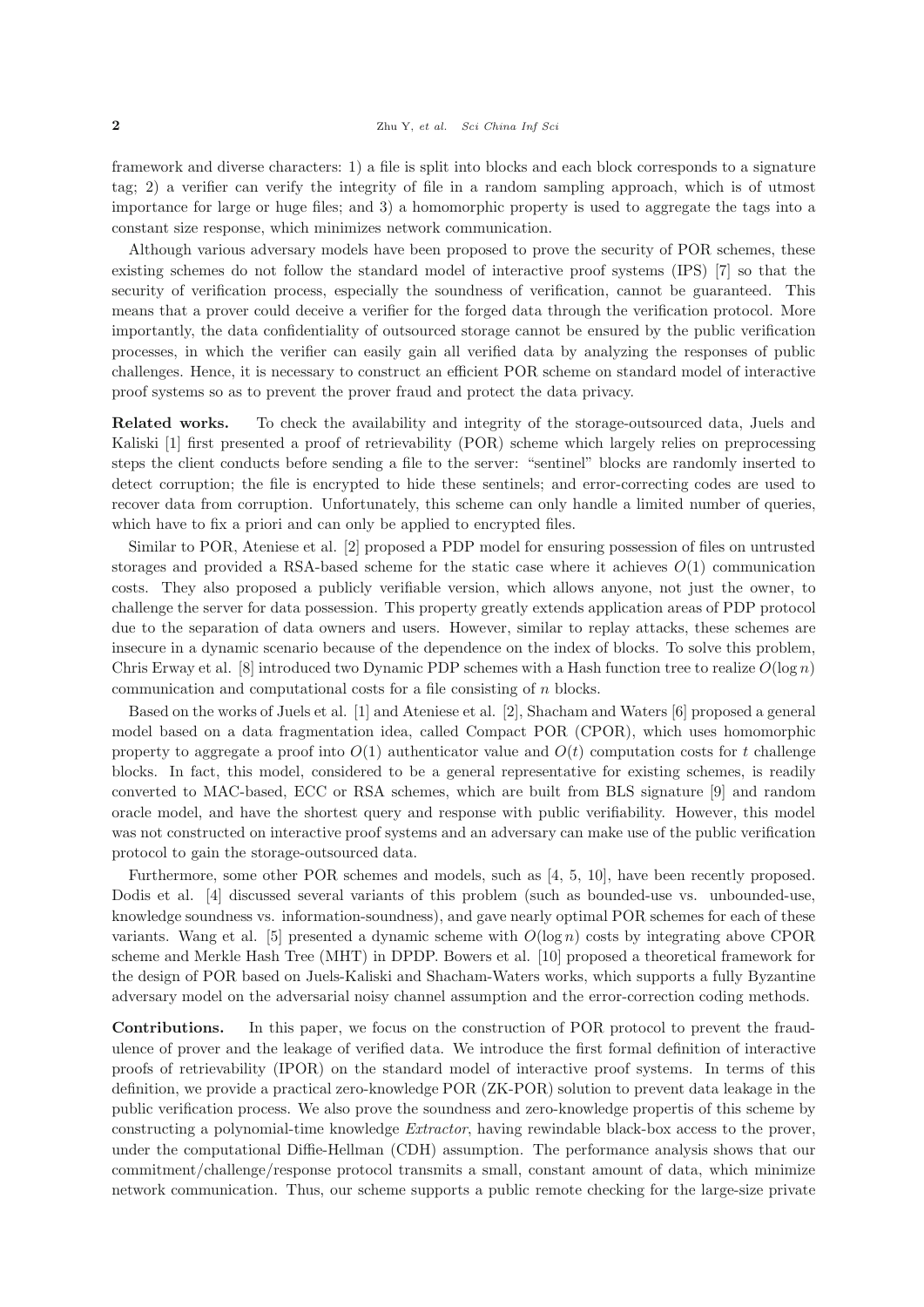archive files in widely-distributed storage systems.

**Organization.** The rest of the paper is organized as follows. In section 2, we describe some basic notations, common POR structure, and the attack for existing schemes. In section 3, we define a formal model of IPOR based on interactive proof systems. A practical ZK-POR scheme is proposed for the IPOR model in section 4. We describe the security analysis and performance evaluation of our scheme in section 5 and section 6, respectively. Finally, we conclude this paper in section 7.

#### **2 Preliminaries**

Let  $\mathcal{H} = \{H_k\}$  be a keyed hash family of functions  $H_k: \{0,1\}^* \to \{0,1\}^n$  index by  $k \in \mathcal{K}$ . We say that algorithm  $A$  has advantage  $\epsilon$  in breaking the collision-resistance of  $H$  if

$$
Pr[\mathcal{A}(k) = (m_0, m_1) : m_0 \neq m_1, H_k(m_0) = H_k(m_1)] \geq \epsilon,
$$

where the probability is over the random choice of  $k \in \mathcal{K}$  and the random bits of A. This hash function can be obtained from the hash function of BLS signatures [9].

**Definition 1** (Collision-resistant hash). A hash family  $H$  is  $(t, \epsilon)$ -collision-resistant if no t-time adver-<br>say that advertises at least  $\epsilon$  in broaking the sollision resistance of  $H$ sary has advantage at least  $\epsilon$  in breaking the collision-resistance of  $\mathcal{H}$ .<br>We get up our gystems using bilinear pairings proposed by Boneh.

We set up our systems using bilinear pairings proposed by Boneh and Franklin [11]. Let  $\mathbb{G}$  and  $\mathbb{G}_T$ be two multiplicative groups using elliptic curve conventions with large prime order  $p$ . The function  $e$ is a computable bilinear map  $e : \mathbb{G} \times \mathbb{G} \to \mathbb{G}_T$  with the following properties: for any  $G, H \in \mathbb{G}$  and all  $a, b \in \mathbb{Z}_p$ , we have 1) bilinearity:  $e(G^a, H^b) = e(G, H)^{ab}$ ; 2) non-degeneracy:  $e(G, H) \neq 1$  unless G or  $H = 1$ ; and 3) computability:  $e(G, H)$  is efficiently computable.

**Definition 2** (Bilinear map group system). A bilinear map group system is a tuple  $\mathbb{S} = \langle p, \mathbb{G}, \mathbb{G}_T, e \rangle$ composed of the objects as described above.

Shacham and Waters  $[6]$  proposed a general CPOR model as follows: Given a file F, the client splits  $F$ into n blocks  $(m_1, \ldots, m_n)$  and each block  $m_i$  is further split into s sectors  $(m_{i,1}, \ldots, m_{i,s}) \in \mathbb{Z}_p^s$  for some explicit into  $\mathbb{Z}_p^s$  for some explicit into  $\mathbb{Z}_p^s$ . sufficiently large p. Let  $e : \mathbb{G} \times \mathbb{G} \to \mathbb{G}_T$  be a bilinear map, g be a generator of  $\mathbb{G}$ , and  $H : \{0,1\}^* \to \mathbb{G}$ be the BLS hash. The secret key is  $sk = x \in_R \mathbb{Z}_p$  and the public key is  $pk = (g, v = g^x)$ . The client chooses s random  $u_1, \ldots, u_s \in_R \mathbb{G}$  as the verification information  $t = (Fn, u_1, \ldots, u_s)$ , where Fn is the file name. For each  $i \in [1, n]$ , the tag at the *i*<sup>th</sup> block is  $\sigma_i = (H(Fn||i) \cdot \prod_{j=1}^s u_j^{m_{i,j}})^x$ . On receiving query  $Q = \{(i, v_i)\}_{i \in I}$  for an index set I, the server computes and sends back  $\sigma' \leftarrow \prod_{(i, v_i) \in Q} \sigma_i^{v_i}$  and  $\mu = (\mu_1, \dots, \mu_s)$ , where  $\mu_j \leftarrow \sum_{(i,v_i)\in Q} v_i m_{i,j}$ . The verification equation is

$$
e(\sigma', g) = e\bigg(\prod_{(i,v_i)\in Q} H(Fn||i)^{v_i} \cdot \prod_{j=1}^s u_j^{\mu_j}, v\bigg).
$$

This scheme is not secure for the leakage of file information as follows:

Attack 1. An adversary can get the file and tag information by running or wiretapping n times verification communication for a file with  $n \times s$  sectors.

*Proof.* Let s be the number of sectors in each block. After running or wiretapping n times queries, an adversary can get n times challenges  $(Q^{(1)}, \ldots, Q^{(n)})$  and their the responses  $((\sigma'^{(1)}, \mu^{(1)}), \ldots, (\sigma'^{(n)}, \mu^{(n)})))$ ,<br>where  $\mu^{(k)} = (\mu^{(k)} \cdot \mu^{(k)})$  for  $h \in [1, n]$ . For each  $i \in [1, n]$  these responses are generate the equations where  $\mu^{(k)} = (\mu_1^{(k)}, \dots, \mu_s^{(k)})$  for  $k \in [1, n]$ . For each  $i \in [1, s]$ , these responses can generate the equations

$$
\begin{cases}\n\mu_i^{(1)} = v_1^{(1)} m_{1,i} + \dots + v_n^{(1)} m_{n,i}, \\
\vdots & \vdots \\
\mu_i^{(n)} = v_1^{(n)} m_{1,i} + \dots + v_n^{(n)} m_{n,i},\n\end{cases}
$$

where  $Q^{(k)} = \{(j, v_j^{(k)})\}_{j \in I}$  are known and  $\forall j \notin I$ ,  $v_j^{(k)} = 0$  for  $k \in [1, n]$ . The adversary can compute  ${m_{1,i},...,m_{n,i}}$  by solving the equations iff the coefficient matrix  ${v_i^{(j)}}_{n \times n}$  of equations is invertible.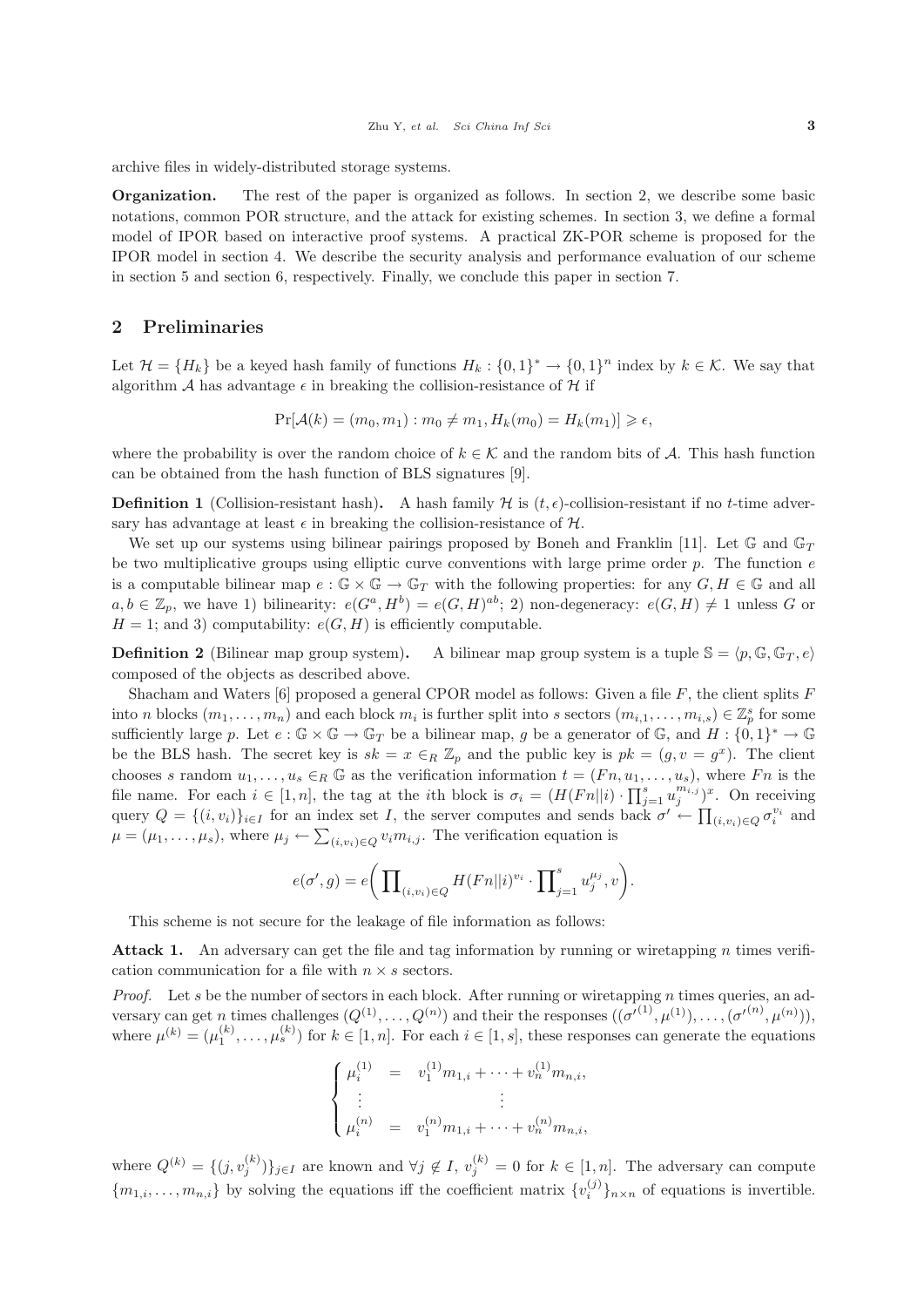After s times solving these equations  $(i \in [1, s])$ , the adversary can obtain the whole file,  $F = \{m_{i,j}\}_{j \in [1, s]}^{i \in [1, n]}$  $\sum_{j\in[1,s]}^{i\in[1,n]}$ Similarly, the adversary can get all tags  $\sigma_1, \ldots, \sigma_n$  by using  $\sigma'^{(1)}, \ldots, \sigma'^{(n)}$ . Denote the inverse matrix of  $\sigma^{(j)}$ ,  $\sigma^{(j)}$  $\{v_i^{(j)}\}_{n\times n}$  by  $\{w_{i,j}\}_{n\times n}$ , all the tags can be easily computed following the equations  $\sigma_j = \prod_{i=1}^n \sigma'^{(i)}^{w_{i,j}}$ for  $j \in [1, n]$ .

#### **3 Interactive proofs of retrievability**

# **3.1 Definition**

We present the definition of interactive proofs of retrievability (IPOR) based on interactive proof systems:

**Defintion 3** (Interactive-POR). An interactive proof of retrievability scheme  $S$  is a collection of two algorithms and an interactive proof system,  $S = (\mathcal{K}, \mathcal{T}, \mathcal{P})$ :

 $KeyGen(1^{\kappa})$ : It takes a security parameter  $\kappa$  as input, and returns a secret key sk or a public-secret keypair  $(pk, sk)$ ;

 $TagGen(sk, F)$ : It takes as inputs the secret key sk and a file F, and returns the triples  $(\zeta, \psi, \sigma)$ , where  $\zeta$  denotes the secret used to generate the verification tags,  $\psi$  is the set of public verification parameters u and index information  $\chi$ , i.e.,  $\psi = (u, \chi)$ ;  $\sigma$  denotes the set of verification tags;

 $Proof(P, V)$ : It is a protocol of proof of retrievability between a prover  $(P)$  and a verifier (V). At the end of the protocol run, V returns  $\{0|1\}$ , where 1 means the file is correctly stored on the server. It includes two cases:

 $\bullet$   $\langle P(F,\sigma), V(sk,\zeta) \rangle$  is a private proof, where P takes as input a file F and a set of tags  $\sigma$ , and V takes as input a secret key sk and a secret of tags  $\zeta$ ;

 $\bullet$   $\langle P(F,\sigma), V \rangle (pk, \psi)$  is a public proof, where P takes as input a file F and a set of tags  $\sigma$ , and a public key pk and a set of public parameters  $\psi$  are the common input between P and V,

where  $P(x)$  denotes the subject P holds the secret x and  $\langle P, V \rangle(x)$  denotes both parties P and V share a common data x in a protocol.

This is a more generalized model than existing POR models. Since the verification process can be considered as an interactive protocol, this definition is not limited to the specific steps of verification, including scale, sequence, and the number of moves in protocol, so it can provide greater convenience for the construction of protocol. Further, this paper will only consider the construction of public proof protocol.

#### **3.2 Security requirements**

According to the standard definition of interactive proof system proposed by Bellare and Goldreich [7], the protocol  $Proof(P, V)$  has two requirements:

**Definition 4** (Security of IPOR). A pair of interactive machines  $(P, V)$  is called an available proof of retrievability for a file  $F$  if  $P$  is a (unbounded) probabilistic algorithm,  $V$  is a deterministic polynomialtime algorithm, and the following conditions hold for some polynomial  $p_1(\cdot), p_2(\cdot)$ , and all  $\kappa \in \mathbb{N}$ :

• Completeness: For every  $\sigma \in TagGen(sk, F)$ ,

$$
\Pr[\langle P(F,\sigma), V \rangle (pk,\psi) = 1] \geq 1 - 1/p_1(\kappa); \tag{1}
$$

• Soundness: For every  $\sigma^* \notin TagGen(sk, F)$ , every interactive machine  $P^*$ ,

$$
\Pr[\langle P^*(F, \sigma^*), V \rangle (pk, \psi) = 1] \leq 1/p_2(\kappa); \tag{2}
$$

where  $p_1(\cdot)$  and  $p_2(\cdot)$  are two polynomials, and  $\kappa$  is a security parameter used in  $KeyGen(1^{\kappa})$ .

In this definition, the function  $1/p_1(\kappa)$  is called completeness error, and the function  $1/p_2(\kappa)$  is called soundness error. For non-triviality, we require  $1/p_1(\kappa)+1/p_2(\kappa) \leq 1-1/poly(\kappa)$ .

The soundness means that it is infeasible to fool the verifier into accepting false statements. The soundness can also be regarded as a stricter notion of unforgeability for the file tags. Thus, the above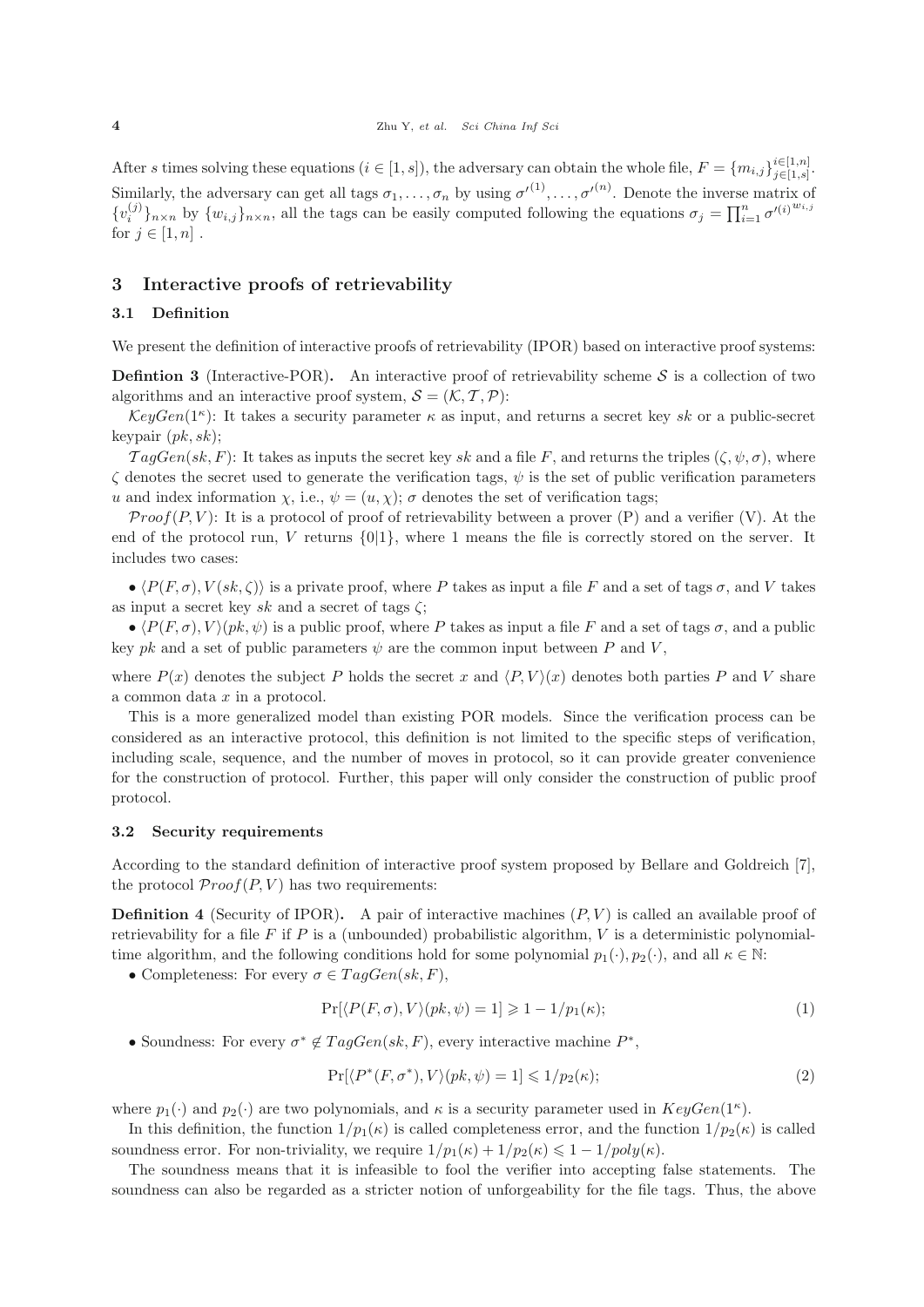definition means that the prover cannot forge the file tags or tamper with the data if soundness property holds.

In order to protect the confidentiality of checked data, we are more concerned about the leakage of private information in the verification process. It is easy to find that data blocks and their tags could be obtained by the verifier in some existing schemes. To solve this problem, we introduce zero-knowledge property into IPOR system, as follows:

**Definition 5** (Zero-knowledge)**.** An interactive proof of retrievability scheme is computational zero knowledge if there exists a probabilistic polynomial-time algorithm <sup>S</sup><sup>∗</sup> (called *Simulator* ) such that for every probabilistic polynomial-time algorithm D, for every polynomial  $p(\cdot)$ , and for all sufficiently large  $\kappa$ , it holds that

$$
\Pr[D(pk, \psi, S^*(pk, \psi)) = 1] - \Pr[D(pk, \psi, \langle P(F, \sigma), V^* \rangle (pk, \psi)) = 1] \le 1/p(\kappa),
$$

where  $S^*(pk, \psi)$  denotes the output of simulator S on common input  $(pk, \psi)$  and  $\langle P(F, \sigma), V^* \rangle (pk, \psi)$ denotes the output of interactive protocol between  $V^*$  and  $P(F,\sigma)$  on common input  $(pk, \psi)$ . That is, for all  $\sigma \in TagGen(sk, F)$ , the ensembles  $S^*(pk, \psi)$  and  $\langle P(F, \sigma), V^*(pk, \psi) \rangle$  are computationally indistinguishable.

Actually, zero-knowledge is a property that captures  $P$ 's robustness against attempts to gain knowledge by interacting with it. For the POR scheme, we make use of the zero-knowledge property to guarantee the security of data blocks and signature tags.

**Definition 6** (ZK-POR)**.** An IPOR is called zero-knowledge proof of retrievability (ZK-POR) if the completeness, knowledge soundness, and zero-knowledge property hold.

#### **4 Construction of zero-knowledge proofs of retrievability**

 $\overline{\phantom{a}}$  $\overline{\phantom{a}}$  $\overline{\phantom{a}}$  $\overline{\phantom{a}}$  $\overline{\phantom{a}}$ 

In our construction, the verification protocol has a 3-move structure: commitment, challenge and response. This protocol is similar to Schnorr's  $\Sigma$  protocol [12], which is a zero-knowledge proof system. We present our IPOR construction as follows:

**KeyGen**( $1^k$ ): Let  $\mathbb{S} = (p, \mathbb{G}, \mathbb{G}_T, e)$  be a bilinear map group system with randomly selected generators  $g, h \in_R \mathbb{G}$ , where  $\mathbb{G}$ ,  $\mathbb{G}_T$  are two groups of large prime order p,  $|p| = O(\kappa)$ . Generate a collision-resistant hash function  $H_k(\cdot)$  and chooses two random  $\alpha, \beta \in_R \mathbb{Z}_p$  and computes  $H_1 = h^{\alpha}$  and  $H_2 = h^{\beta} \in \mathbb{G}$ . Thus, the secret key is  $sk = (\alpha, \beta)$  and the public key is  $pk = (g, h, H_1, H_2)$ .

**TagGen**(sk, F): Splits the file F into  $n \times s$  sectors  $F = \{m_{i,j}\}\in \mathbb{Z}_p^{n\times s}$ . Chooses s random  $\tau_1, \ldots, \tau_s \in$  $\mathbb{Z}_p$  as the secret of this file and computes  $u_i = g^{\tau_i} \in \mathbb{G}$  for  $i \in [1, s]$  and  $\xi^{(1)} = H_{\xi}({}^{\omega}Fn^{\omega})$ , where  $\xi = \sum_{i=1}^{s} \tau_i$  and Fn is the file name. Builds an index table  $\chi = {\chi_i}_{i=1}^n$  and fills out the item  $\chi_i$  in  $\chi$  for  $i \in [1, n]$ , where the index table  $\chi = {\chi_i}_{i \in [1, n]}$  can be used to support some dynamic data operations, for example, we define  $\chi_i = (B_i||V_i||R_i)$  and initially set  $\chi_i = (B_i = i, V_i = 1, R_i \in_R \{0,1\}^*)$ , where  $B_i$ is the sequence number of block,  $R_i$  is the version number of updates for this block, and  $R_i$  is a random integer to avoid collision. Then calculates its tag as

$$
\sigma_i \leftarrow (\xi_i^{(2)})^{\alpha} \cdot g^{\sum_{j=1}^s \tau_j \cdot m_{i,j} \cdot \beta} \in \mathbb{G},
$$

where  $\xi_i^{(2)} = H_{\xi^{(1)}}(\chi_i)$  and  $i \in [1, n]$ . Finally, sets  $u = (\xi^{(1)}, u_1, \ldots, u_s)$  and outputs  $\zeta = (\tau_1, \ldots, \tau_s)$ ,  $\psi = (u, \chi)$  to a trusted third part (TTP), and  $\sigma = (\sigma_1, \dots, \sigma_n)$  to a storage service provider (SSP).

**Proof(** $P, V$ **):** This is a 3-move protocol between Prover (SSP) and Verifier (client) with the common input  $(pk, \psi)$ , which is stored in a TTP as follows:

• Commitment  $(P \to V)$ : P chooses a random  $\gamma \in_R \mathbb{Z}_p$  and s integers  $\lambda_j \in_R \mathbb{Z}_p$  for  $j \in [1, s]$ , and sends theirs commitments  $C = (H'_1, \pi)$  to V, where  $H'_1 = H_1^{\gamma}$  and  $\pi \leftarrow e(\prod_{i=1}^s u_i)$  $\lambda_j^{(1)}$ ,  $H_2$ )  $\in \mathbb{G}_T$ .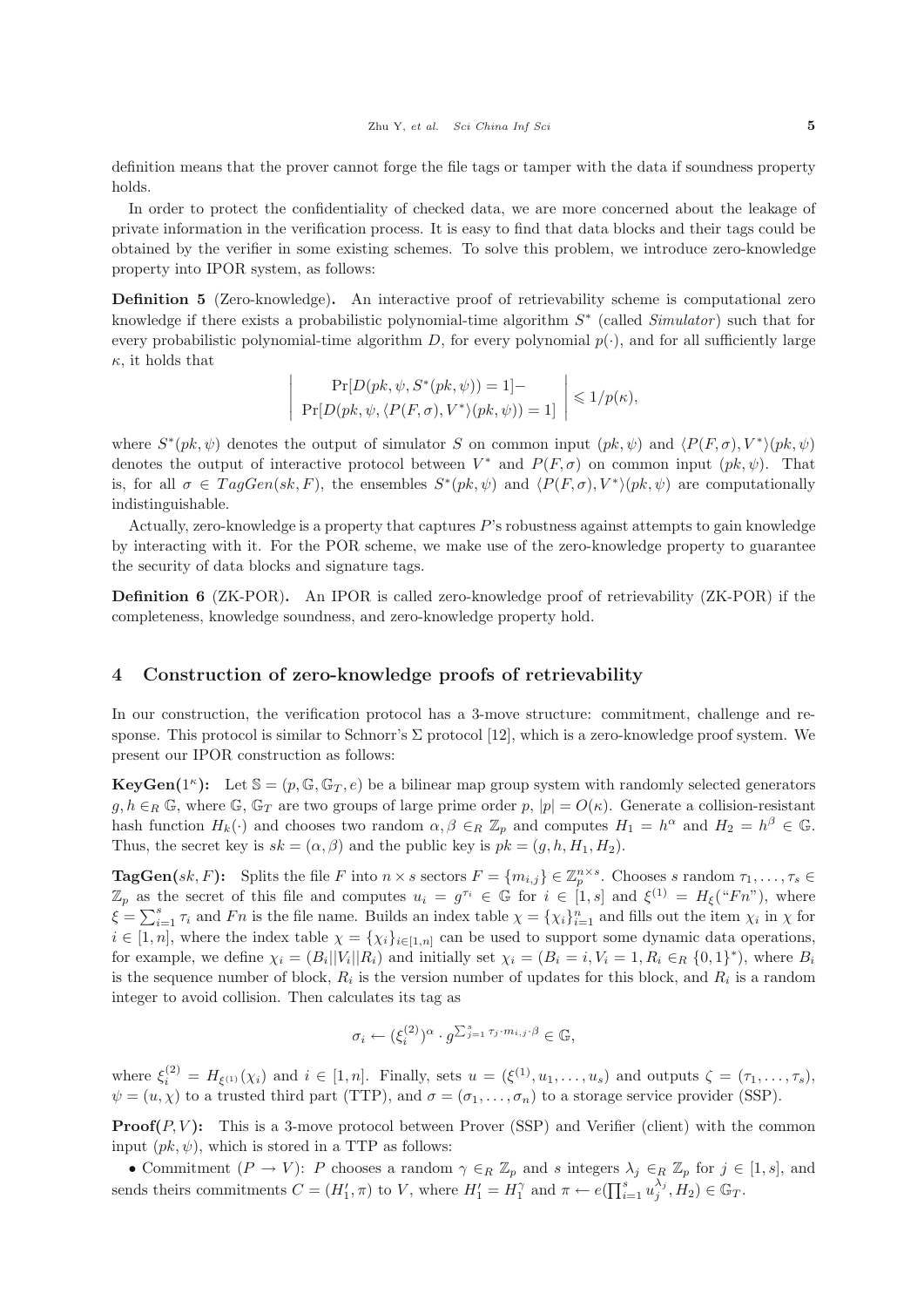• Challenge  $(P \leftarrow V)$ : V chooses a random challenge set I of t indices along with t random coefficients  $v_i \in \mathbb{Z}_p^*$ , where  $t = |I|$ . Let  $Q = \{(i, v_i)\}_{i \in I}$  be the set of challenge index coefficient pairs. V sends Q to P.

• Response  $(P \to V)$ : P calculates the response  $\theta$  and  $\mu$  as

$$
\sigma' \leftarrow \prod_{(i,v_i) \in Q} \sigma_i^{\gamma \cdot v_i}, \quad \mu_j \leftarrow \lambda_j + \gamma \cdot \sum_{(i,v_i) \in Q} v_i \cdot m_{i,j},
$$

where  $\mu = {\mu_j}_{j \in [1, s]}$ . P sends  $\theta = (\sigma', \mu)$  to V.

**Verification:** Now the verifier V can check whether or not the response was correctly formed by

$$
\pi \cdot e(\sigma', h) \stackrel{?}{=} e\bigg(\prod_{(i, v_i) \in Q} (\xi_i^{(2)})^{v_i}, H'_1\bigg) \cdot e\bigg(\prod_{j=1}^s u_j^{\mu_j}, H_2\bigg). \tag{3}
$$

In order to prevent the leakage of the stored data and tags in the verification process, the secret data  ${m_{i,j}}$  are protected by a random  $\lambda_j \in \mathbb{Z}_p$  and the tags  ${\sigma_i}$  are randomized by a  $\gamma \in \mathbb{Z}_p$ . Moreover, the values  $\{\lambda_j\}$  and  $\gamma$  are protected by the simple commitment methods, i.e.,  $H_1^{\gamma}$  and  $e(\prod_{i=1}^s u_i)$  $\lambda_j^{\lambda_j}, H_2),$ to avoid the adversary from gaining them.

# **5 Security proof of construction**

Our scheme is an efficient interactive proof system with completeness and soundness properties as follows:

(1) Completeness: for every available tag  $\sigma \in TagGen(sk, F)$  and a random challenge  $Q = (i, v_i)_{i \in I}$ , the completeness of protocol can be elaborated as follows:

$$
\pi \cdot e(\sigma', h) = e(g, h)^{\beta \sum_{j=1}^{s} \tau_j \cdot \lambda_j} \cdot e\left(\prod_{(i,v_i) \in Q} (\xi_i^{(2)})^{v_i}, h\right)^{\alpha \cdot \gamma} \cdot e(g, h)^{\gamma \cdot \beta \sum_{j=1}^{s} (\tau_j \cdot \sum_{(i,v_i) \in Q} v_i \cdot m_{i,j})}
$$
  
\n
$$
= e(g, h)^{\beta \sum_{j=1}^{s} \tau_j \cdot \lambda_j} \cdot e\left(\prod_{(i,v_i) \in Q} (\xi_i^{(2)})^{v_i}, h\right)^{\alpha \cdot \gamma} \cdot e(g, h)^{\beta \sum_{j=1}^{s} (\tau_j \cdot \mu_j - \tau_j \cdot \lambda_j)}
$$
  
\n
$$
= e\left(\prod_{(i,v_i) \in Q} (\xi_i^{(2)})^{v_i}, h^{\alpha \cdot \gamma}\right) \cdot \prod_{j=1}^{s} e(u_j^{\mu_j}, h^{\beta}).
$$

There exists a trivial solution when  $v_i = 0$  for all  $i \in I$ . In this case, the above equation could not determine whether the processed file is available, because  $\sigma' = 1$ ,  $\mu_j = \lambda_j$ , and  $\pi_j = u_j^{\mu_j}$ . Hence, the completences of protocol holds completeness of protocol holds

$$
\Pr[\langle P(F,\sigma),V\rangle(pk,\psi)=1]\geq 1-1/p^t,
$$

where t is the number of index coefficient pairs in Q. In fact, we require  $v_i \in_R \mathbb{Z}_p^*$ .

(2) Soundness: For every tag  $\sigma^* \notin TagGen(sk, F)$ , in order to prove the nonexistence of fraudulent P<sup>∗</sup>, to the contrary, we make use of P<sup>∗</sup> to construct a knowledge extractor M [7, 13], which gets the common input  $(pk, \psi)$  and rewindable black-box accesses to the prover  $P^*$ , and then attempts to break the computational Diffie-Hellman (CDH) assumption in G: given  $G, G_1 = G^a, G_2 = G^b \in_R \mathbb{G}$ , output  $G^{ab} \in \mathbb{G}$ . We have the following theorem:

**Lemma 1.** Our IPOR scheme has  $(t, \epsilon')$  knowledge soundness in random oracle and rewindable knowledge surfactor model assuming the  $(t, \epsilon)$  computational Difficulture (CDH) essumption holds in the edge extractor model assuming the  $(t, \epsilon)$ -computational Diffie-Hellman (CDH) assumption holds in the group  $\mathbb{G}$  for  $\epsilon' \geq \epsilon$ .

*Proof.* For some unavailable tags  $\{\sigma^*\}\notin TagGen(sk, F)$ , we assume that there exists an interactive mochine  $P^*$  that son page verification with paticooble probability that is there exists a polynomial  $p(x)$ machine  $P^*$  that can pass verification with noticeable probability, that is, there exists a polynomial  $p(\cdot)$ and all sufficiently large  $\kappa$ 's,

$$
\Pr[\langle P^*(F, \{\sigma^*\}), V \rangle (pk, \psi) = 1] \ge 1/p(\kappa). \tag{4}
$$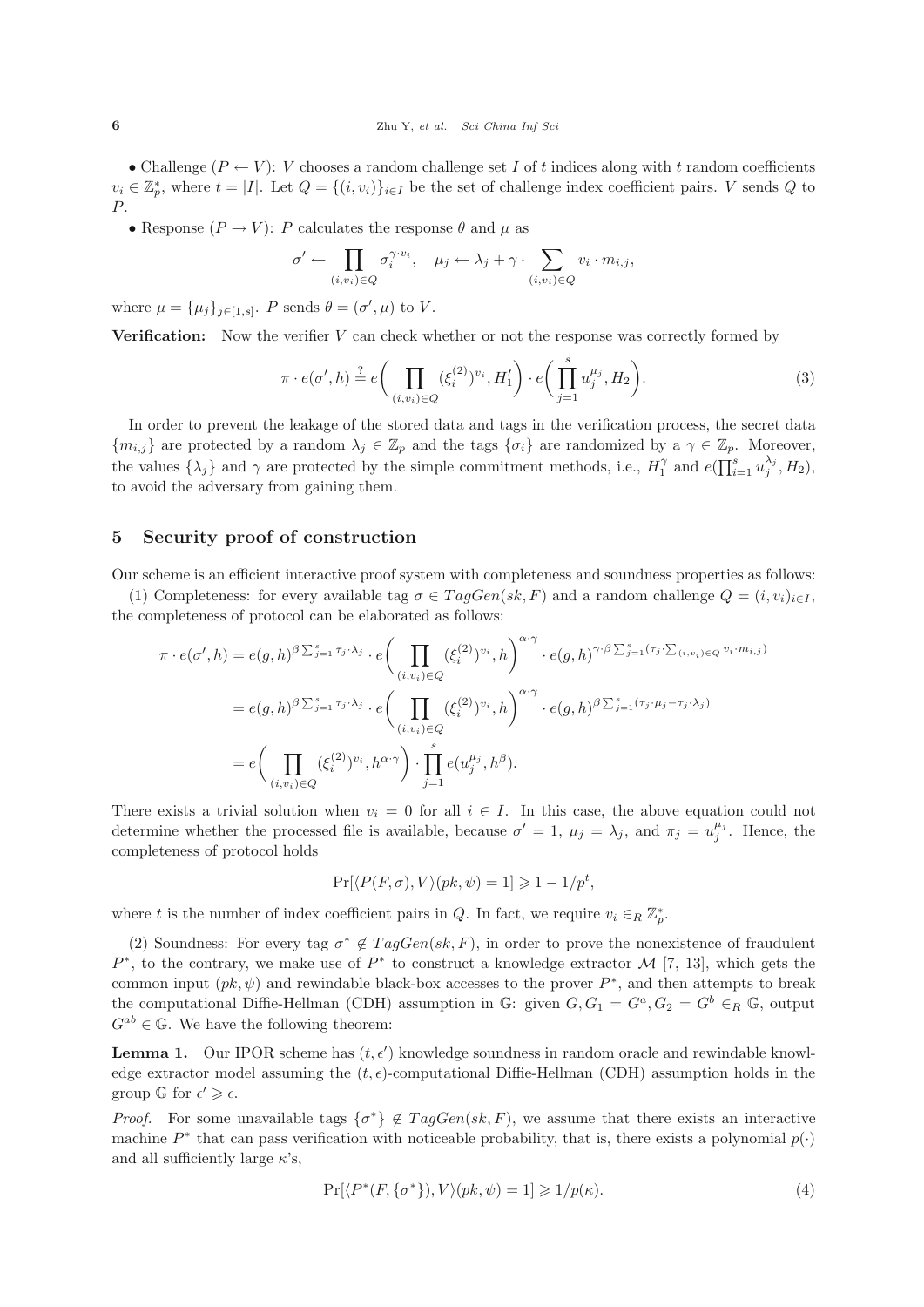Using  $P^*$ , we build a probabilistic algorithm M (called knowledge Extractor) that breaks the Computational Diffie-Hellman CDH problem in a cyclic group  $\mathbb{G} \in \mathbb{S}$  of order p. That is, given  $G, G_1, G_2 \in_R \mathbb{G}$ , output  $G^{ab} \in \mathbb{G}$ , where  $G_1 = G^a$ ,  $G_2 = G^b$ . The algorithm M is constructed by interacting with  $P^*$  as follows:

**Setup:** M chooses a random  $r \in_R \mathbb{Z}_p$  and sets  $g = G$ ,  $h = G^r$ ,  $H_1 = G_1^r$ ,  $H_2 = G_2^r$  as the public key  $pk = (g, h, H<sub>1</sub>, H<sub>2</sub>)$ , which is sent to  $P^*$ .

**Learning:** given a file  $F = \{m_{i,j}\}_{j \in [1,s]}^{i \in [1,n]}$  $\tilde{u} \in [1,n]$ , M first chooses s random  $\tau_i \in_R \mathbb{Z}_p$  and  $u_i = G_2^{\tau_i}$  for  $i \in [1,s]$ .<br>  $\tilde{u} \in [1,s]$ , into two sets  $T = \begin{bmatrix} t & t \end{bmatrix}$  and  $T' = \begin{bmatrix} t' & t' \end{bmatrix}$ . Let Secondly, M assigns the indices  $1, \ldots, n$  into two sets  $T = \{t_1, \ldots, t_{\frac{n}{2}}\}$  and  $T' = \{t'_1, \ldots, t'_{\frac{n}{2}}\}$ . Let  $m_{t_i,j} \neq m_{t'_i,j}$  for all  $i \in [1, n/2]$  and  $j \in [1, s]$ . Then, M builds an index table  $\chi$  and  $\xi^{(1)}$  in terms of the original scheme and generates the teg of seek block, as follows: original scheme and generates the tag of each block, as follows:

- For each  $t_i \in T$ , M chooses  $r_i \in_R \mathbb{Z}_p$  and sets  $\xi_{t_i}^{(2)} = H_{\xi^{(1)}}(\chi_{t_i}) = G^{r_i}$  and  $\sigma_{t_i} = G_1^{r_i} \cdot G_2^{\sum_{j=1}^s \tau_j \cdot m_{t_i,j}}$ .
- For each  $t'_i \in T'$ , M uses  $r_i$  and two random  $r'_i, \zeta_i \in_R \mathbb{Z}_p$  to sets  $\xi_{t'_i}^{(2)}$  $t'_{i} = H_{\xi^{(1)}}(\chi_{t'_{i}}) = G^{r_{i}} \cdot G^{r'_{i}}_{2}$  and  $\sigma_{t_i'} = G_1^{\varsigma_i} \cdot G$  $\zeta_i = G_1^{\zeta_i} \cdot G_2^{\sum_{j=1}^s \tau_j \cdot m_{t'_i,j}}.$

M checks whether  $e(\sigma_{t_i'}, h) \stackrel{?}{=} e(\xi_{t_i'}^{(2)})$  $e^{(2)}_{t'_i}, H_1) \cdot e(\prod_{j=1}^s u_j)$  $\binom{m_{t'_i,j}}{j}$ ,  $H_2$ ) for all  $t'_i \in T'$ . If the result is true, then outputs  $G^{ab} = G_2^a = (G^{\zeta_i} \cdot G_1^{r_i})^{(r'_i)^{-1}}$ , otherwise M sends  $(F, \sigma^* = {\{\sigma_i\}}_{i=1}^n)$  and  $\psi = (\xi^{(1)}, u = {u_i}, \chi)$ to  $P^*$ .

**Hash queries:** At any time,  $P^*$  can query the hash function  $H_{\xi^{(1)}}(\chi_k)$ , M responds with  $\xi_{t_i}^{(2)}$  or  $\xi_{t_i}^{(2)}$  $t_i'$ while ensuring consistency, where  $k = t_i$  or  $t'_i$ .

**Output:** M chooses an index set  $I \subset [1, \frac{n}{2}]$  and two subsets  $I_1$  and  $I_2$ , where  $I = I_1 \cup I_2$ ,  $|I_2| > 0$ . M<br>constructs the shellanges  $\{u\}$  and all  $u \neq 0$ . Then A4 simulates V to vur an interaction  $\{B^*, M\}$  a constructs the challenges  $\{v_i\}_{i\in I}$  and all  $v_i \neq 0$ . Then M simulates V to run an interaction  $\langle P^*,M \rangle$  as follows:

- Commitment. M receives  $(H'_1, \pi')$  from  $P^*$ ;
- Challenge. M sends the challenge  $Q_1 = \{(t_i, v_i)\}_{i \in I}$  to  $P^*$ ;
- Response. M receives  $(\sigma', {\mu'_j}_{j=1}^s)$  from  $P^*$ .

M checks whether or not each response is an effective result by eq.  $(3)$ . If it is true, then M completes <sup>a</sup> *rewindable* access to the prover P<sup>∗</sup> as follows:

- Commitment. M receives  $(H''_1, \pi'')$  from  $P^*$ ;
- Challenge. M sends the following challenge to  $P^*, Q_2 = \{(t_i, v_i)\}_{i \in I_1} \bigcup \{(t'_i, v_i)\}_{i \in I_2};$ <br>
 Because  $M$  requires  $(x'' \cup y'')$  and appoint belting symbol from  $P^*$

• Response. M receives  $(\sigma'', {\{\mu''_j\}}_{j=1}^s)$  or a special halting-symbol from  $P^*$ .<br>the response is not a halting symbol, then *M* sheeks whether the respon-

If the response is not a halting-symbol, then  $M$  checks whether the response is effective by eq. (3),  $H_1'$  $\stackrel{?}{=}$   $H''_1$ , and  $\pi' \stackrel{?}{=} \pi''$ . If they are true, then M computes

$$
\gamma = \frac{\mu_j'' - \mu_j'}{\sum_{i \in I_2} v_i \cdot (m_{t'_i,j} - m_{t_i,j})}
$$

for any  $j \in [1, s]$  and verifies  $H'_1$  $\stackrel{?}{=} H_1^{\gamma}$  to ensure this is an effective rewindable access. Finally, M outputs

$$
G^{ab} = G_2^a = \left(\sigma'' \cdot \sigma'^{-\phi} \cdot G_1^{\gamma \cdot (\phi - 1) \sum_{i \in I} r_i v_i}\right) \overline{\gamma \cdot \sum_{i \in I_2} r'_i v_i} ,\qquad (5)
$$

where

$$
\phi = \frac{\sum_{i \in I_1} \sum_{j=1}^s \tau_j m_{t_i,j} v_i + \sum_{i \in I_2} \sum_{j=1}^s \tau_j m_{t'_i,j} v_i}{\sum_{i \in I} \sum_{j=1}^s \tau_j m_{t_i,j} v_i}
$$

and  $\psi \neq 1$ .

It is obvious that we set  $\alpha = a$  and  $\beta = b$  in the above construction. Since the tags  $\sigma_{t_i}$  are available for any  $t_i \in T$ , the response in the first interaction satisfies the equation:

$$
\pi' \cdot e(\sigma', h) = e\bigg(\prod_{i \in I} (\xi_{t_i}^{(2)})^{v_i}, H'_1\bigg) \cdot e\bigg(\prod_{j=1}^s u_j^{\mu'_j}, H_2\bigg)
$$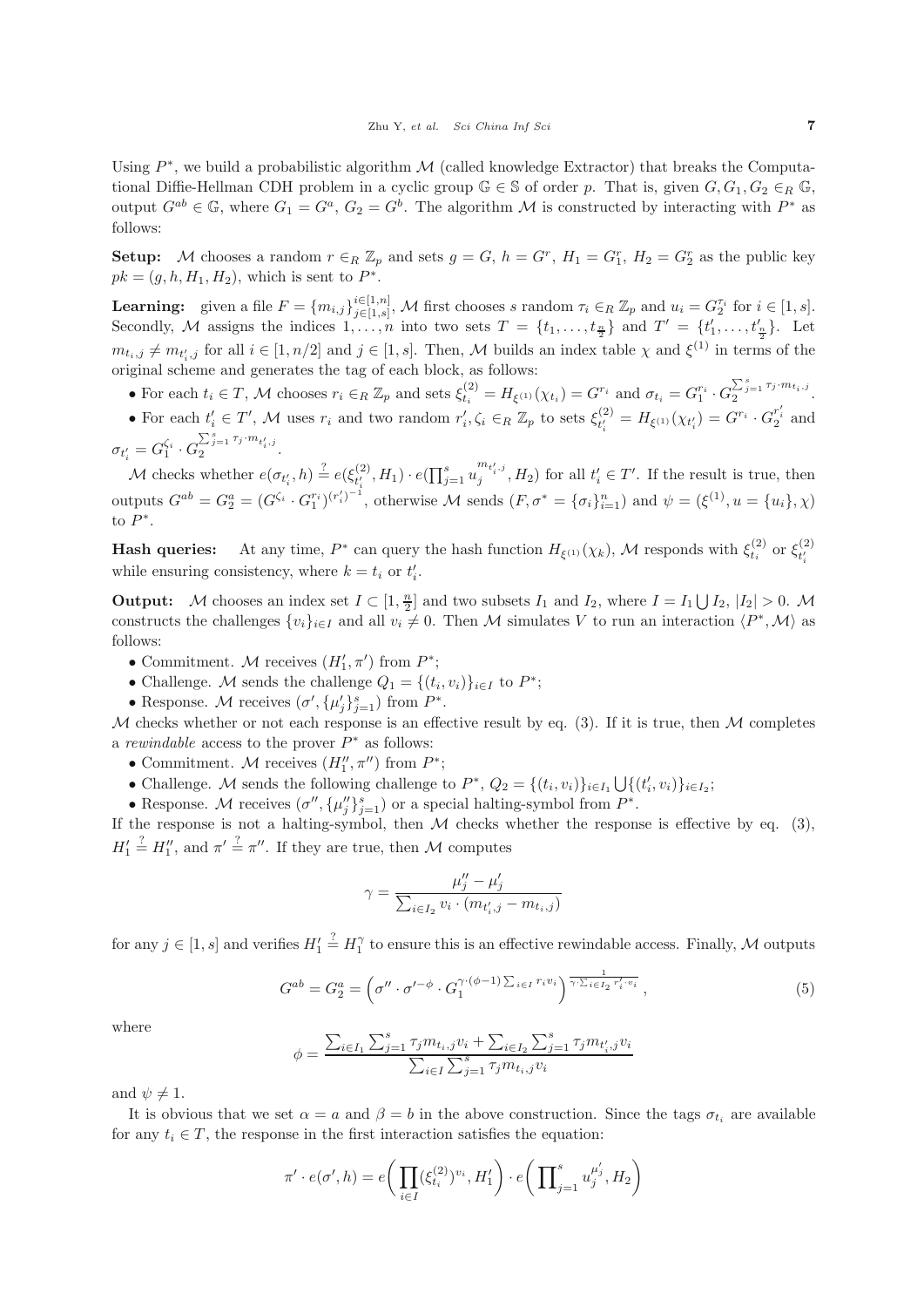**8** Zhu Y, *et al. Sci China Inf Sci*

$$
= e(G^{\sum_{i \in I} r_i \cdot v_i}, H_1') \cdot e\bigg(\prod_{j=1}^s u_j^{\mu'_j}, H_2\bigg).
$$

However, the values of  $\{\sigma_{t'_i}\}$  are unavailable for all  $t'_i \in T'$ . In the second interaction, we require that M can rewind the prover  $P^*$ , i.e., the chosen parameters are the same in two protocol executions [7, 13]. In above construction, this property ensures  $H'_1 = H''_1$ ,  $\pi' = \pi''$ , and for all  $i \in [1, s]$ ,

$$
\mu''_j - \mu'_j = \gamma \cdot \sum_{i \in I} v_i \cdot (m_{t'_i,j} - m_{t_i,j}) = \gamma \cdot \sum_{i \in I_2} v_i \cdot (m_{t'_i,j} - m_{t_i,j}).
$$

By checking  $H'_1 = H_1^{\gamma}$  for all  $\gamma$  computed from this equation, we can make sure of the consistence of  $\lambda'_i =$  $\lambda_i''$  for  $i \in [1, s]$  in two executions. Thus, we have  $e(\prod_{j=1}^s u_j)$  $\mu'_{j}, H_{2}) \cdot \pi'^{-1} = e(G_{2}, H_{2})^{\sum_{i \in I} \sum_{j=1}^{s} \tau_{j} m_{t_{i}, j} v_{i}}$ and

$$
e\bigg(\prod_{j=1}^s u_j^{\mu''_j}, H_2\bigg) \cdot \pi''^{-1} = e(G_2, H_2)^{\sum_{i \in I_1} \sum_{j=1}^s \tau_j m_{t_i, j} v_i} \cdot e(G_2, H_2)^{\sum_{i \in I_2} \sum_{j=1}^s \tau_j m_{t'_i, j} v_i}.
$$

This means that  $e(\prod_{j=1}^s u_j)$  $\mu_j^{\mu_j}, H_2) \cdot {\pi''}^{-1} = (e(\prod_{j=1}^s u_j))$  $\mu'_{j}, H_{2}) \cdot \pi'^{-1}$ , In terms of the responses, we have

$$
e(\sigma'', h) = e\Big(\prod_{i \in I_1} (\xi_{t_i}^{(2)})^{v_i} \cdot \prod_{i \in I_2} (\xi_{t_i'}^{(2)})^{v_i}, H_1''\Big) \cdot e\Big(\prod_{j=1}^s u_j^{\mu''_j}, H_2\Big) \cdot (\pi'')^{-1}
$$
  
\n
$$
= e\Big(\prod_{i \in I_1} (G^{r_i})^{v_i} \cdot \prod_{i \in I_2} (G^{r_i} \cdot G_2^{r'_i})^{v_i}, H_1''\Big) \cdot e\Big(\prod_{j=1}^s u_j^{\mu''_j}, H_2\Big) \cdot \pi''^{-1}
$$
  
\n
$$
= e\Big(\prod_{i \in I} G^{r_i \cdot v_i}, H_1'\Big) \cdot e\Big(\prod_{i \in I_2} G_2^{r'_i \cdot v_i}, H_1'\Big) \cdot \Big(e\Big(\prod_{j=1}^s u_j^{\mu'_j}, H_2\Big) \cdot \pi'^{-1}\Big)^\phi
$$
  
\n
$$
= e\Big(\prod_{i \in I} G^{r_i \cdot v_i}, H_1'\Big) \cdot e\Big(\prod_{i \in I_2} G_2^{r'_i \cdot v_i}, H_1'\Big) \cdot \Big(e\Big(\sigma', h\Big)^\phi \cdot e(\prod_{i \in I} G^{r_i \cdot v_i}, H_1'\Big)^\neg\phi\Big)
$$
  
\n
$$
= e(\sigma'^\phi, h) \cdot e(G_2^{\sum_{i \in I_2} r'_i v_i} \cdot G^{(1-\phi)\sum_{i \in I} r_i v_i}, H_1').
$$

We have the equations  $e(\sigma'' \cdot \sigma'^{-\phi}, h) = e(G_2^{\sum_{i \in I_2} r'_i \cdot v_i} \cdot G^{(1-\phi)\sum_{i \in I} r_i v_i}, H'_1), H'_1 = h^{a\gamma}$ , and  $G_1 = G^a$ , thus so (5) holds. European we have thus eq. (5) holds. Furthermore, we have

$$
\Pr[\mathcal{M}(CDH(G, G^a, G^b)) = G^{ab}] \ge \Pr[\langle P^*(F, \{\sigma^*\}), \mathcal{M}\rangle (pk, \psi) = 1] \ge 1/p(\kappa).
$$

It follows that M can solve the given  $\epsilon$ -CDH challenge with advantage at least  $\epsilon$ , as required. This completes the proof of Theorem.

**Lemma 2.** The verification protocol  $Proof(P, V)$  is a computational zero-knowledge system in our IPOR scheme.

*Proof.* For the protocol  $Proof(P, V)$ , we construct a machine  $S^*$ , which is called a simulator for the interaction between V and P. Given the public key  $pk = (g, h, H_1, H_2)$ , for a file F, a public verification information  $\psi = (\xi^{(1)}, u_1, \ldots, u_s, \chi)$ , and a index set  $I$   $(t = |I|)$ , the simulator  $S^*(pk, \psi)$  executes the following:

1. Chooses a random  $\sigma' \in_R \mathbb{G}$  and computes  $e(\sigma', h)$ .<br>
2. Chooses t random coefficients  $\{u\}_{u \in \mathbb{G}} \subset \mathbb{Z}^t$  and

2. Chooses t random coefficients  $\{v_i\}_{i\in I} \in_R \mathbb{Z}_p^t$  and a random  $\gamma \in_R \mathbb{Z}_p$  to compute  $H'_1 \leftarrow H'_1$  and  $\gamma \in_R \mathbb{Z}_p$  and  $H'_1 \leftarrow H'_1$  and  $A_1 \leftarrow e(\prod_{i \in I} H_{\xi^{(1)}}(\chi_i)^{v_i}, H'_1).$ <br>
2 Chooses a random  $\{\mu_i\}$ 

3. Chooses s random  $\{\mu_i\} \in_R \mathbb{Z}_p^s$  to  $A_2 \leftarrow e(\prod_{j=1}^s u_j^{\mu_j}, H_2)$ .

- 4. Calculates  $\pi \leftarrow A_1 \cdot A_2 \cdot e(\sigma', h)^{-1}$ .<br>5. Outputs  $S^*(gh, \psi) = (C, O, \theta) = ((\sigma, \theta), \psi)$
- 5. Outputs  $S^*(pk, \psi) = (C, Q, \theta) = ((H'_1, \pi), \{(i, v_i)\}_{i=1}^t, (\sigma', \mu))$ .<br>It is obvious that the output of simulator  $S^*(\phi k, \phi)$  is an ave

It is obvious that the output of simulator  $S<sup>*</sup>(pk, \psi)$  is an available verification for eq. (3). Let  $\langle P(F,\sigma),V^*\rangle(pk,\psi) = (\overline{(H_1'},\overline{\pi}),\{(i,\overline{v_i})_{i=1}^t\},\overline{(\sigma'},\overline{\mu})\}$  denote the output of the interactive machine  $V^*$ after interacting with the interactive machine P on common input  $(pk, \psi)$ . In fact, every pair of variables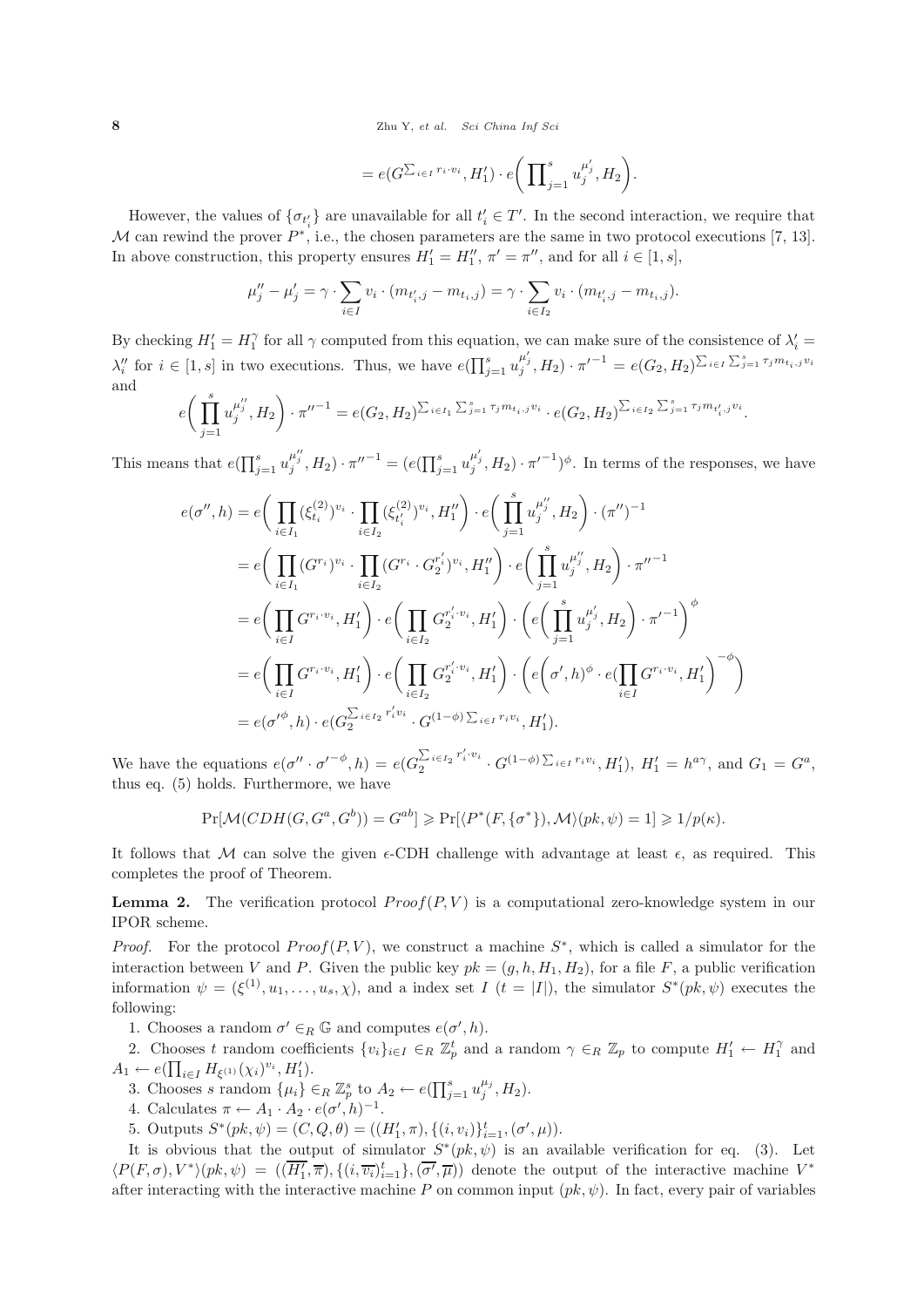| Algorithm |              | Computation overheads | Communication overheads |
|-----------|--------------|-----------------------|-------------------------|
| KeyGen    |              | 2 E                   | 2l <sub>0</sub>         |
| TagGen    |              | $(2n+s)[E]$           | $nsl_0+nl_1$            |
|           | Commitment   | $[B] + (s + 1)[E]$    | $l_2+l_T$               |
| Protocol  | Challenge    |                       | $2tl_0$                 |
|           | Response     | t[E]                  | $sl_0+l_1$              |
|           | Verification | $3[B] + (t + s)[E]$   |                         |

**Table 1** The storage/communication and computation overheads in our IPOR scheme

is identically distributed in two ensembles, for example,  $H'_1$ ,  $\{(i, \overline{v_i})\}$  and  $H'_1$ ,  $\{(i, v_i)\}$  are identically distributed due to the fact that the variables  $\gamma$ ,  $\{v_i\} \in_R \mathbb{Z}_p$ , as well as  $(\overline{\sigma'}, \overline{\mu})$  and  $(\sigma', \mu)$  are identically distributed since  $\sigma' \in_R \mathbb{G}$ ,  $\lambda_j \in_R \mathbb{Z}_p$  and  $u_j \leftarrow \lambda_j + \gamma \sum_{i \in I} v_i \cdot m_{i,j}$  for  $i \in [1, s]$ . Two variables,  $\overline{\pi}$  and  $\tau$ , are computational indictinguishable because the  $\overline{\pi}$  is identically distributed in π, are computational indistinguishable because the <sup>π</sup> is identically distributed in terms of the random choice of all  $\lambda_i$  and the distribution of  $\pi$  is decided on the randomized assignment of the above variables.

Hence, two ensembles,  $S^*(pk, \psi)$  and  $\langle P(F, \sigma), V^* \rangle (pk, \psi)$ , are computationally indistinguishable, thus for every probabilistic polynomial-time algorithm D, for every polynomial  $p(\cdot)$ , and for all sufficiently large  $\kappa$ , it holds that

$$
\left| \begin{array}{c} \Pr[D(pk, \psi, S^*(pk, \psi)) = 1] - \\ \Pr[D(pk, \psi, \langle P(F, \sigma), V^* \rangle (pk, \psi))] = 1 \end{array} \right| \leq 1/p(\kappa).
$$

The fact that such simulators exist means that  $V^*$  does not gain any knowledge from  $P$  since the same output could be generated without any access to P. That is, the protocol  $Proof(P, V)$  is zero-knowledge.

According to Lemmas 1 and 2, we have the following theorem:

**Theorem 1.** Under CDH assumption, our IPOR scheme is a zero-knowledge proof of retrievability in random oracle and rewindable extractor model.

### **6 Performances**

We first analyze the computation cost of IPOR scheme. For the sake of clarity, Table 1 presents the results of our analyisis. In this table, we use  $[E]$  to denote the computation cost of an exponent operation in G, namely,  $g^x$ , where x is a positive integer in  $\mathbb{Z}_p$  and  $g \in \mathbb{G}$  or  $\mathbb{G}_T$ . We neglect the computation cost of algebraic operations and simple modular arithmetic operations because they run fast enough [14]. The most complex operation is the computation of a bilinear map  $e(\cdot, \cdot)$  between two elliptic points (denoted as  $[B]$ ).

Secondly, we analyze the storage and communication costs of our schemes. We define the bilinear pairing taking the form  $e : E(\mathbb{F}_{p^m}) \times E(\mathbb{F}_{p^{km}}) \to \mathbb{F}_{p^{km}}^*$  (we give here the definition from [15, 16]), where p<br>is a prime m is a positive integer, and k is the embodding degree (or security multiplier). In this is a prime,  $m$  is a positive integer, and  $k$  is the embedding degree (or security multiplier). In this case, we utilize asymmetric pairing  $e : \mathbb{G}_1 \times \mathbb{G}_2 \to \mathbb{G}_T$  to replace symmetric pairing in original schemes. Without loss of generality, let the security parameter  $\kappa$  be 80-bits, we need the elliptic curve domain parameters over  $\mathbb{F}_p$  with  $|p|=160$ -bits and  $m=1$  in our experiments. This means that the length of integer is  $l_0 = 2\kappa$  in  $\mathbb{Z}_p$ . Similarly, we have  $l_1 = 4\kappa$  in  $\mathbb{G}_1$ ,  $l_2 = 24\kappa$  in  $\mathbb{G}_2$ , and  $l_T = 24\kappa$  in  $\mathbb{G}_T$  for the embedding degree  $k = 6$ . Based on these definitions, we describe storage or communication cost in Table 1. For a 1M bytes file and  $s = 200$ , the extra storage of tags is  $250 \times 40 = 10$ K bytes  $(n = 250)$  and the commitment and response overheads are  $240 + 240 = 480$  bytes and  $200 \times 20 + 40 \approx 4$ K bytes, respectively. It is obvious that the communication overhead has a constant size in the commitment and response steps of verification protocol. Furthermore, given a file with  $sz = n \cdot s$  sectors and the probability  $\rho$  of sector corruption, the detection probability of our scheme has  $P \geq 1-(1-\rho)^{sz\cdot\omega}$ , where  $\omega$  denotes the sampling probability in the verification protocol.